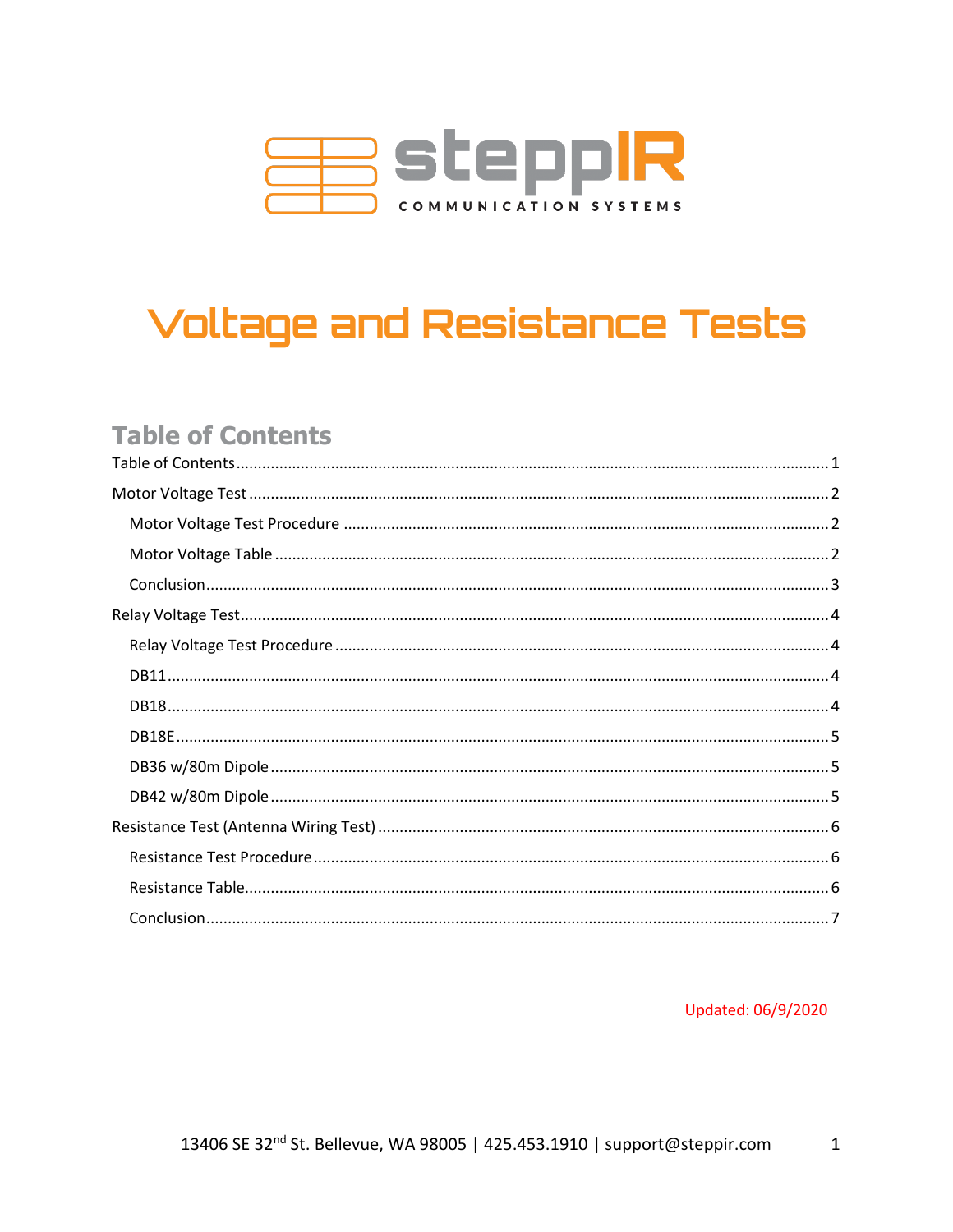

## <span id="page-1-0"></span>**Motor Voltage Test**

## **WHEN MAKING THESE CHECKS, BE VERY CAREFUL NOT TO SHORT THE PINS TOGETHER OR TO GROUND! IT ONLY TAKES A MOMENTARY SHORT TO DAMAGE A DRIVER CHIP.**

The voltage test will allow you to confirm that your controller is supplying the correct voltages to the stepper motors. Erroneous readings indicate a driver chip or driver board failure. You will be measuring the voltage between certain pins of the DB25 connector on the back of your controller. Figure 1 (below) shows the layout of the DB25 connector on your controller. *Note: If you are using a remote board you will need to perform the voltage tests on the remote driver board rather than on your controller.*



*Figure 1: Female DB25 connector pin layout*

## <span id="page-1-1"></span>**Motor Voltage Test Procedure**

<span id="page-1-2"></span>

| <b>Motor Voltage Table</b> |                            |                |                                      |                                        |                    |  |  |  |
|----------------------------|----------------------------|----------------|--------------------------------------|----------------------------------------|--------------------|--|--|--|
| Pin Pair                   | Antenna Element            | Driver Chip    | Expected Voltage (idle) <sup>1</sup> | Expected Voltage (tuning) <sup>2</sup> |                    |  |  |  |
| $1 - 2$                    |                            |                | $~^{\sim}$ 1-5VDC                    | $~24 - 35$ VAC                         |                    |  |  |  |
| $3 - 4$                    | <b>Driven</b>              | U <sub>5</sub> | $\sim$ 1-5VDC                        | $\sim$ 24-35VAC                        |                    |  |  |  |
| $5-6$                      | Director 1                 |                | $\sim$ 1-5VDC                        | $^{\sim}$ 24-35VAC                     |                    |  |  |  |
| $7 - 8$                    | or<br>80 <sub>m</sub> Coil | U <sub>6</sub> | $~^{\sim}$ 1-5VDC                    | $^{\sim}$ 24-35VAC                     |                    |  |  |  |
| $9 - 10$                   | Reflector                  | U <sub>7</sub> | $~^{\sim}$ 1-5VDC                    | $^{\sim}$ 24-35VAC                     |                    |  |  |  |
| $11 - 12$                  |                            |                | $\sim$ 1-5VDC                        | $\sim$ 24-35VAC                        |                    |  |  |  |
| $14 - 15$                  |                            |                | $~^{\sim}$ 1-5VDC                    | $\sim$ 24-35VAC                        |                    |  |  |  |
| $16-17$                    | Director 2                 | U8             | $~^{\sim}$ 1-5VDC                    | $^{\sim}$ 24-35VAC                     |                    |  |  |  |
| 18-19                      | Director 3                 |                | $\sim$ 1-5VDC                        | $^{\sim}$ 24-35VAC                     |                    |  |  |  |
| $20 - 21$                  |                            | U9             |                                      | $~^{\sim}$ 1-5VDC                      | $^{\sim}$ 24-35VAC |  |  |  |

*Table 1: Expected motor voltages*

**Step 1:** Begin by disconnecting power from your controller and then removing the DB25 connector from the back.

<sup>1</sup> Your voltage will vary depending on if you are using an SDA or Fluidmotion controller and whether the control cable is connected.

<sup>&</sup>lt;sup>2</sup> Your voltage will vary depending on which power supply you are using.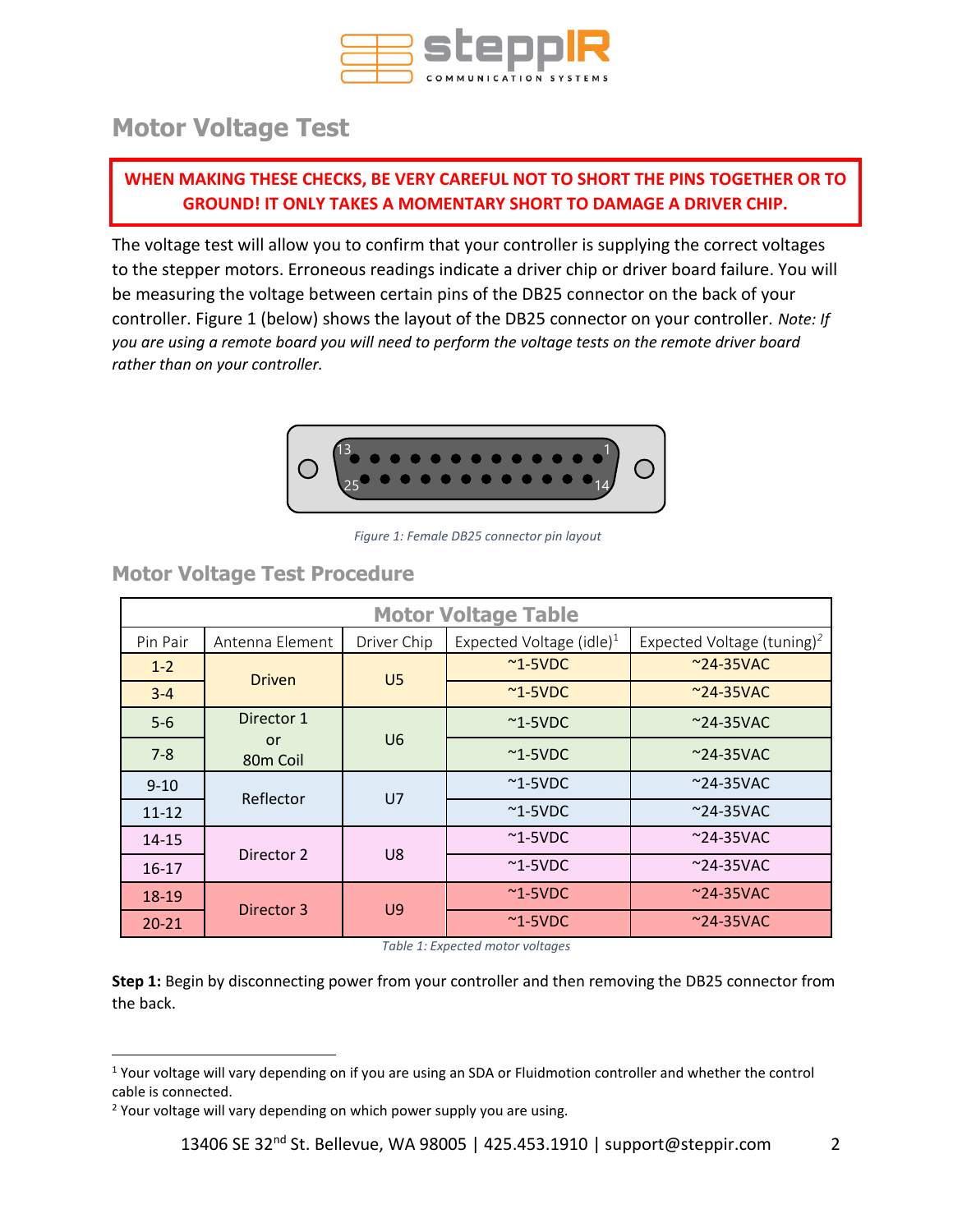

**Step 2:** Reconnect power and turn the controller on.

**Step 3:** Using a multimeter, measure the voltage between the pins indicated in table 1, column 1. *Be sure to measure DC voltage during this step rather than AC!* You should be seeing around 5VDC. You only need to measure the voltages that correspond to the elements on your antenna. For example: if you have a 3-element antenna, measure the pin pairs associated with the Driven, Director 1, and Reflector elements.

**Step 4:** Now, tune the antenna and, while it is tuning, measure the voltage on the pins again. *This time be sure to measure AC voltage!* 

**Step 5:** Retract the elements. Turn off the controller and disconnect power.

**Step 6:** Plug the DB25 cable back into the controller.

#### <span id="page-2-0"></span>**Conclusion**

If you have significantly different values at any point in the test process, you can be reasonably certain that you have a damaged driver chip for that element. Be aware that in some cases, we have seen driver chips partially damaged, causing them to work part of the time. This can be confusing in the test process.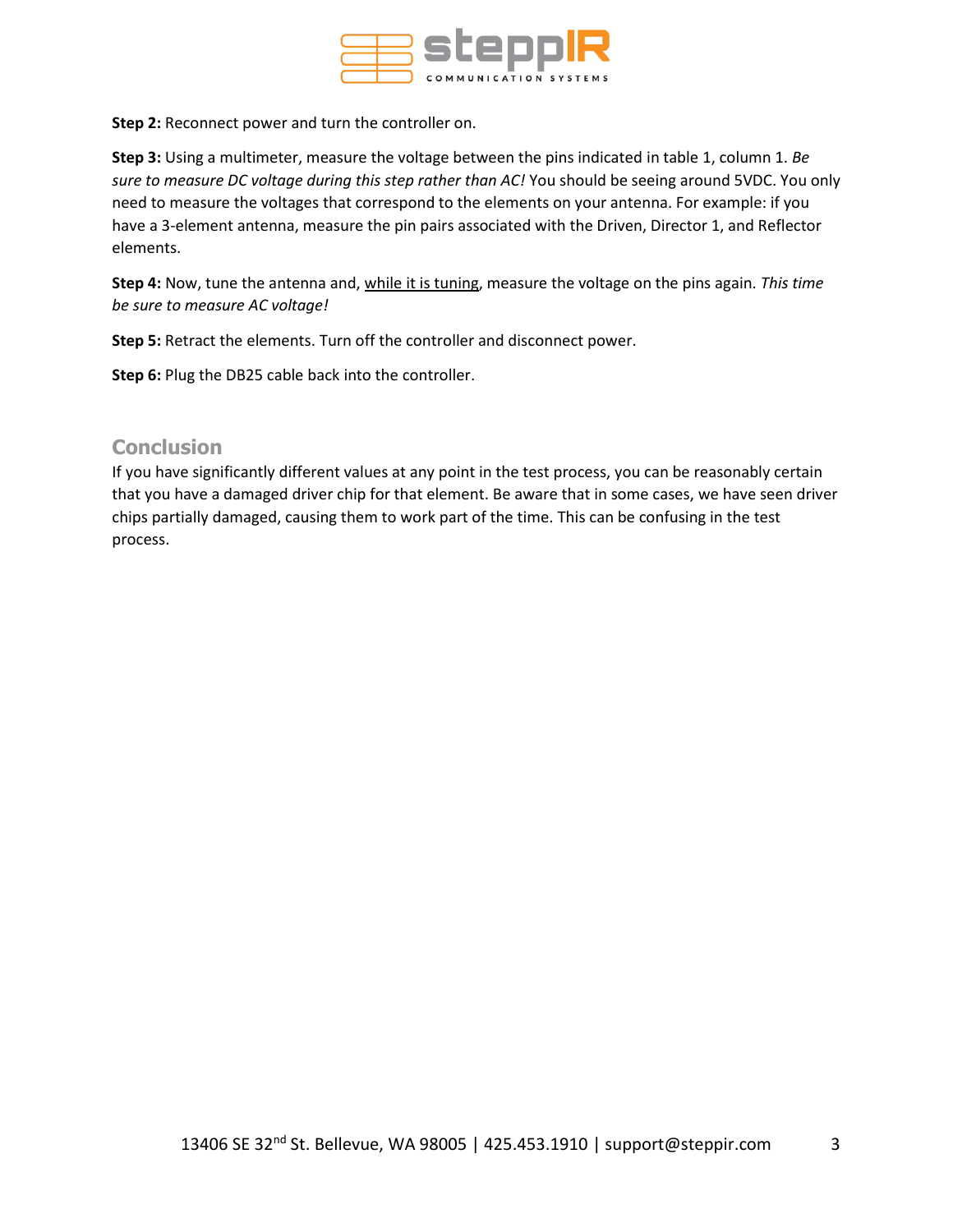

## <span id="page-3-0"></span>**Relay Voltage Test**

## <span id="page-3-1"></span>**Relay Voltage Test Procedure**

Some SteppIR antennas contain relays to change active elements. If you own an antenna with relays you should perform the relay voltage test to ensure that they are working properly. Erroneous readings indicate a fault with the relay board in your controller. Use the table below corresponding to your antenna to check the voltage on the indicated pin pairs in the indicated bands and modes. *Make sure that you are testing DC voltage!*

The " - " symbol in the charts below indicate that you should find zero voltage on the pin pair in that band and mode but you only really need to test the voltage where you see a 0VDC or 33VDC in the chart.

<span id="page-3-2"></span>

| <b>DB11</b>     |                |                  |                |                 |                  |                 |       |
|-----------------|----------------|------------------|----------------|-----------------|------------------|-----------------|-------|
|                 |                |                  | <b>SDA 100</b> |                 | <b>OptimizIR</b> |                 |       |
| <b>Pin Pair</b> | <b>Relay</b>   | <b>Direction</b> | $6 - 17m$      | 20 <sub>m</sub> | $6 - 17m$        | 20 <sub>m</sub> |       |
|                 |                | <b>NORM</b>      |                | 33VDC           |                  | 33VDC           |       |
| 13-23           | R <sub>2</sub> | 180              |                | <b>OVDC</b>     |                  | <b>OVDC</b>     |       |
|                 |                | <b>BI</b>        |                | 33VDC           |                  | <b>OVDC</b>     |       |
|                 |                | <b>NORM</b>      |                | <b>OVDC</b>     |                  | <b>OVDC</b>     |       |
| 13-24           | R <sub>3</sub> | 180              |                | 33VDC           |                  | 33VDC           |       |
|                 |                |                  | BI             |                 | <b>OVDC</b>      |                 | 33VDC |

<span id="page-3-3"></span>

| <b>DB18</b>     |                |                  |                 |                 |                  |           |                 |                 |
|-----------------|----------------|------------------|-----------------|-----------------|------------------|-----------|-----------------|-----------------|
|                 |                | <b>SDA 100</b>   |                 |                 | <b>OptimizIR</b> |           |                 |                 |
| <b>Pin Pair</b> | Relay          | <b>Direction</b> | $6 - 20m$       | 30 <sub>m</sub> | 40 <sub>m</sub>  | $6 - 20m$ | 30 <sub>m</sub> | 40 <sub>m</sub> |
|                 |                | <b>NORM</b>      | $\overline{a}$  | 33VDC           | 33VDC            |           | 0VDC            | 33VDC           |
| $13 - 23$       | R <sub>2</sub> | 180              | -               | 33VDC           | <b>OVDC</b>      |           | 33VDC           | 0VDC            |
|                 |                | BI               |                 | 33VDC           | 33VDC            |           | 33VDC           | 33VDC           |
|                 |                | <b>NORM</b>      |                 | <b>OVDC</b>     | <b>OVDC</b>      |           | 33VDC           | <b>OVDC</b>     |
| 13-24           | R <sub>3</sub> | 180              | $\qquad \qquad$ | <b>OVDC</b>     | 33VDC            |           | 0VDC            | 33VDC           |
|                 |                | BI               |                 | <b>OVDC</b>     | <b>OVDC</b>      |           | 0VDC            | 0VDC            |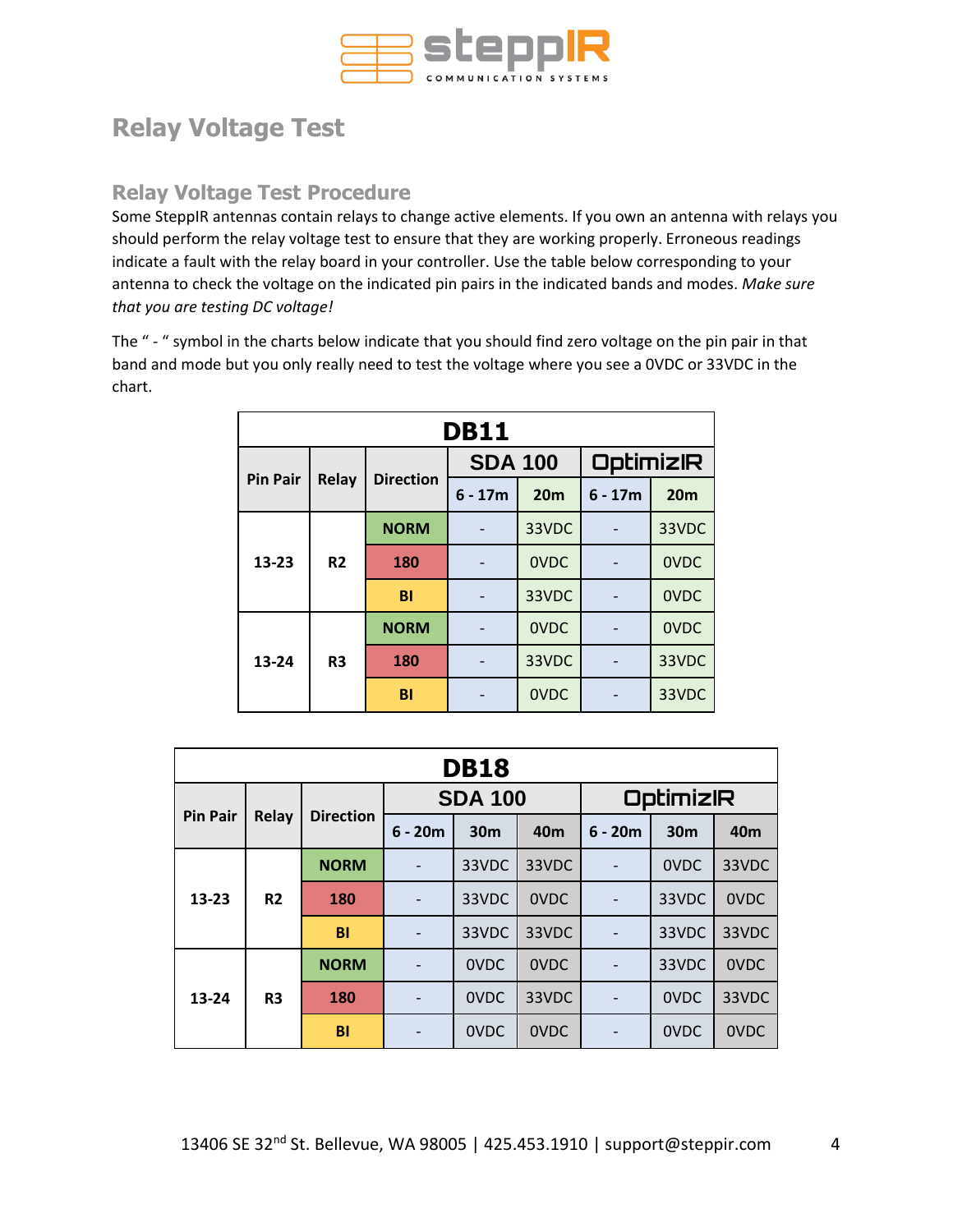

<span id="page-4-0"></span>

| <b>DB18E</b>    |                |                  |                |                 |                 |                  |                 |                 |      |
|-----------------|----------------|------------------|----------------|-----------------|-----------------|------------------|-----------------|-----------------|------|
|                 |                |                  | <b>SDA 100</b> |                 |                 | <b>OptimizIR</b> |                 |                 |      |
| <b>Pin Pair</b> | <b>Relay</b>   | <b>Direction</b> | $6 - 20m$      | 30 <sub>m</sub> | 40 <sub>m</sub> | $6 - 20m$        | 30 <sub>m</sub> | 40 <sub>m</sub> |      |
|                 | R <sub>2</sub> | <b>NORM</b>      |                | <b>OVDC</b>     | 33VDC           |                  | <b>OVDC</b>     | 33VDC           |      |
| $13 - 23$       |                | <b>180</b>       |                | <b>OVDC</b>     | <b>OVDC</b>     |                  | <b>OVDC</b>     | 0VDC            |      |
|                 |                | <b>BI</b>        |                | 33VDC           | 33VDC           |                  | <b>OVDC</b>     | 33VDC           |      |
|                 | R <sub>3</sub> |                  | <b>NORM</b>    |                 | <b>OVDC</b>     | <b>OVDC</b>      |                 | <b>OVDC</b>     | 0VDC |
| 13-24           |                | 180              |                | <b>OVDC</b>     | 33VDC           |                  | <b>OVDC</b>     | 33VDC           |      |
|                 |                | BI               |                | <b>OVDC</b>     | 0VDC            |                  | <b>OVDC</b>     | 0VDC            |      |

<span id="page-4-1"></span>

| DB36 w/80m Dipole |       |             |             |        |  |  |
|-------------------|-------|-------------|-------------|--------|--|--|
|                   |       |             | <b>Band</b> |        |  |  |
| <b>Pin Pair</b>   | Relay | <b>Mode</b> | $6 - 40m$   | 60/80m |  |  |
|                   | R1    | <b>NORM</b> |             | 33VDC  |  |  |
| 13-22             |       | 180         |             |        |  |  |
|                   |       | BI          |             |        |  |  |

<span id="page-4-2"></span>

| DB42 w/80m Dipole |                |             |       |             |        |        |
|-------------------|----------------|-------------|-------|-------------|--------|--------|
|                   |                | <b>Band</b> |       |             |        |        |
| <b>Pin Pair</b>   | <b>Relay</b>   | <b>Mode</b> | 6m    | $10 - 20m$  | 30/40m | 60/80m |
|                   |                | <b>NORM</b> |       |             |        | 33VDC  |
| $13 - 22$         | R1             | 180         |       |             |        |        |
|                   |                | BI          |       |             |        |        |
|                   | R <sub>2</sub> | <b>NORM</b> | 33VDC | 33VDC       |        |        |
| 13-23             |                | 180         | 33VDC | <b>OVDC</b> |        |        |
|                   |                | <b>BI</b>   | 33VDC | 33VDC       |        |        |
| 13-24             |                | <b>NORM</b> |       |             | 33VDC  |        |
|                   | R <sub>3</sub> | 180         |       |             | 33VDC  |        |
|                   |                | BI          |       |             | 33VDC  |        |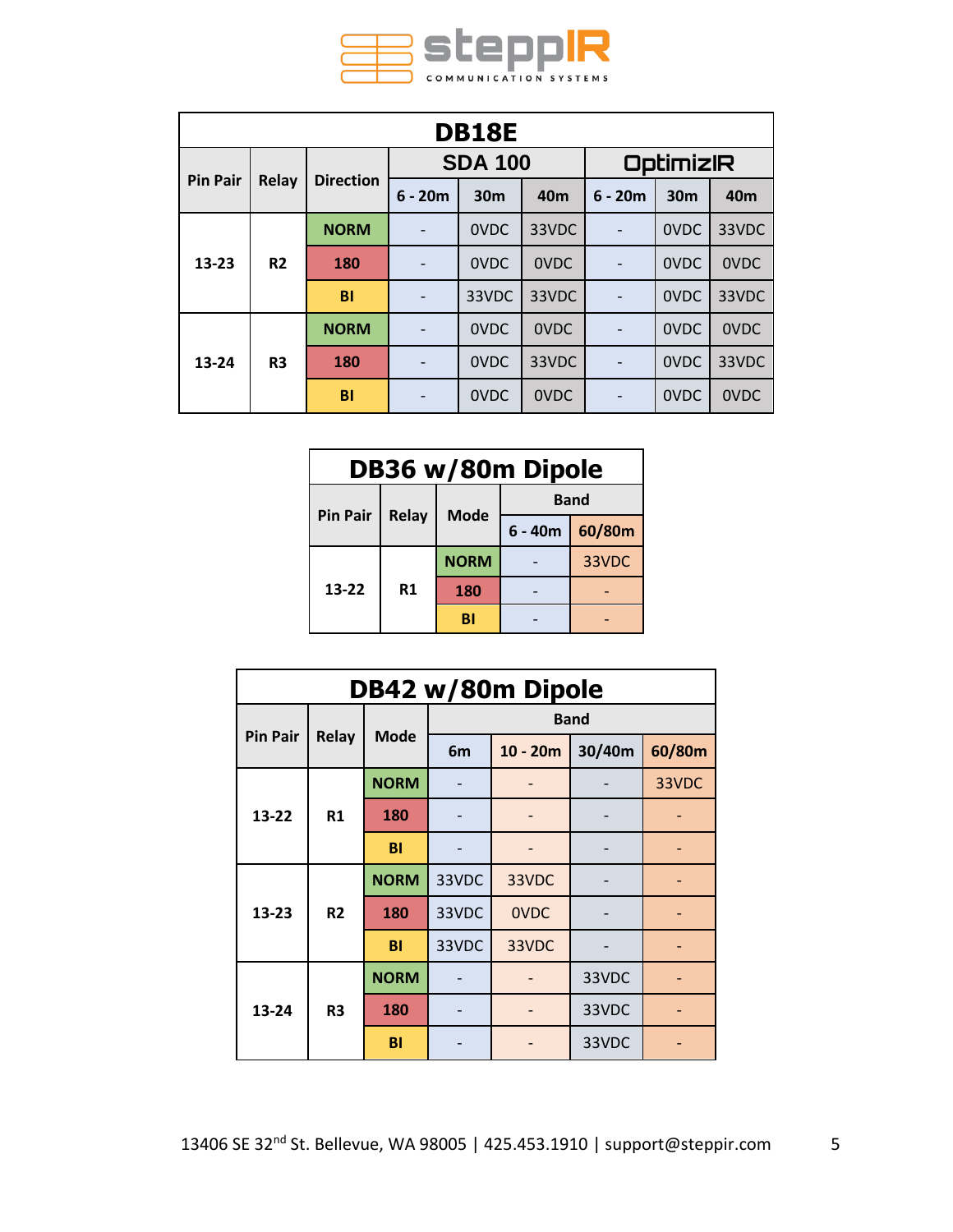

# <span id="page-5-0"></span>**Resistance Test (Antenna Wiring Test)**

The resistance test will allow you to check the state of your stepper motors and wiring. Erroneous readings indicate faulty wiring or damaged stepper motors.



*Figure 2: Male DB25 connector pin layout*

### <span id="page-5-1"></span>**Resistance Test Procedure**

<span id="page-5-2"></span>

| <b>Resistance Table</b> |                 |                                     |  |  |  |  |  |  |
|-------------------------|-----------------|-------------------------------------|--|--|--|--|--|--|
| Pin Pair                | Antenna Element | <b>Expected Resistance</b>          |  |  |  |  |  |  |
| $1 - 2$                 | <b>Driven</b>   | $\approx$ 20 Ohms                   |  |  |  |  |  |  |
| $3 - 4$                 |                 | $\approx$ 20 Ohms                   |  |  |  |  |  |  |
| $5 - 6$                 | Director 1      | $\approx$ 20 Ohms                   |  |  |  |  |  |  |
| $7 - 8$                 |                 | $\approx$ 20 Ohms                   |  |  |  |  |  |  |
| $9 - 10$                | Reflector       | $\approx$ 20 Ohms                   |  |  |  |  |  |  |
| $11 - 12$               |                 | $\approx$ 20 Ohms                   |  |  |  |  |  |  |
| 14-15                   | Director 2      | $\approx$ 20 Ohms                   |  |  |  |  |  |  |
| 16-17                   |                 | $\approx$ 20 Ohms                   |  |  |  |  |  |  |
| 18-19                   | Director 3      | $\approx$ 20 Ohms                   |  |  |  |  |  |  |
| $20 - 21$               |                 | $\approx$ 20 Ohms                   |  |  |  |  |  |  |
| 13-23                   | Relay 2         | $\approx$ 280 or $\approx$ 720 Ohms |  |  |  |  |  |  |
|                         |                 | DB42: ~ 140 or ~ 360 Ohms           |  |  |  |  |  |  |
| 13-24                   | Relay 3         | $\approx$ 280 or $\approx$ 720 Ohms |  |  |  |  |  |  |

*Table 2: Expected control cable resistances*

The control cable uses 4 wires per motor (one motor in each element housing). Each motor has two wires for each of its two motor windings. This test assumes the antenna is connected to one end of the control cable and the measurements are taken at the 25-pin connector that mates to the controller. You need an ohmmeter capable of measuring 15 – 35 ohms with reasonable resolution or at least one that you can tell the difference between a dead short and 15 ohms.

**Step 1:** Remove the 25-pin DSUB control cable connector from the controller.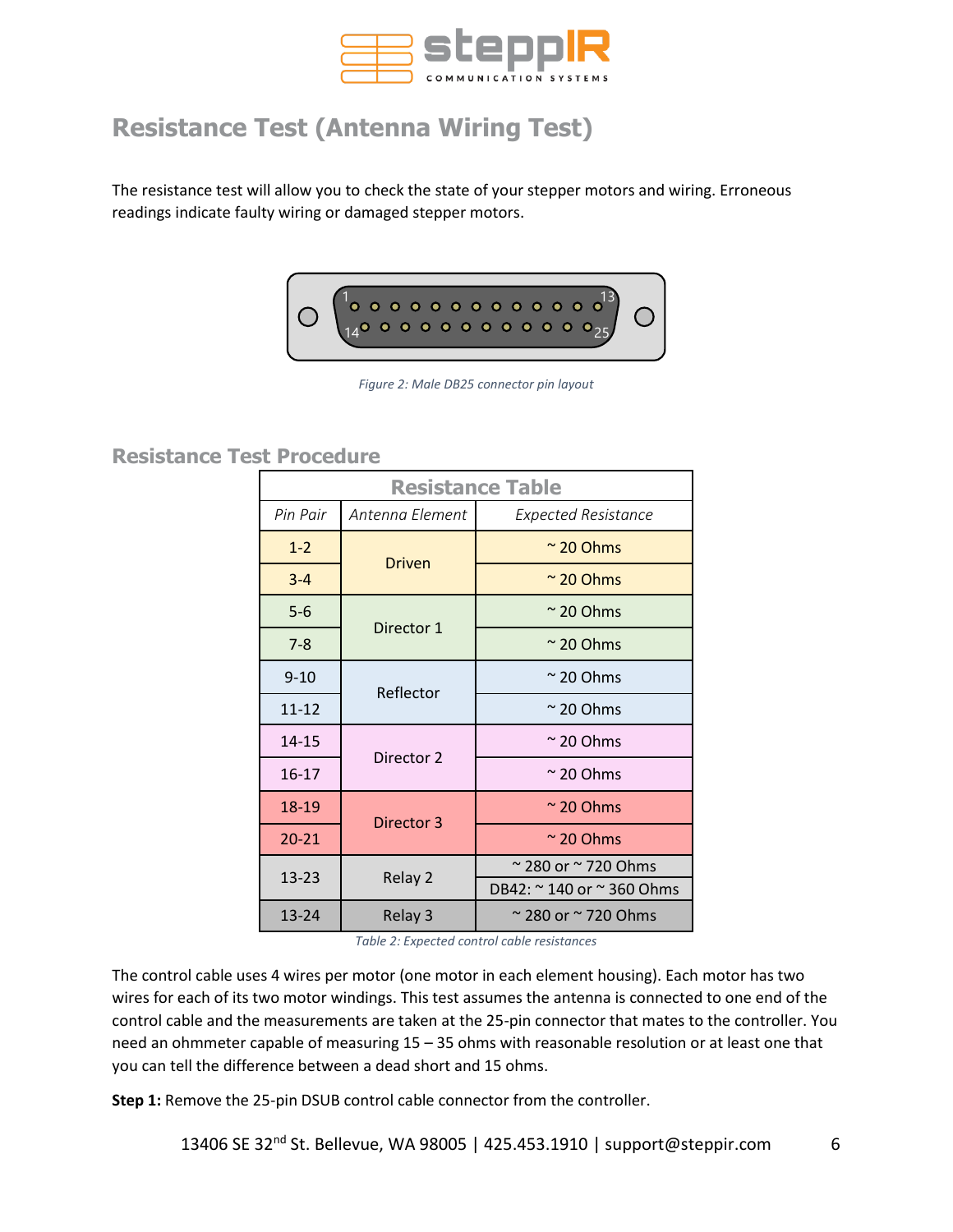

**Step 2:** Hold it so you are looking at the pins with them pointing at you. Orient the connector so the row with 13 pins is on top, now the upper left-hand pin is pin 1. See figure 2 (above) for reference.

**Step 3:** Measure the resistance between the pin pairs indicated. You only need to measure the resistance of wires that correspond to the elements on your antenna. For example: if you have a 3 element antenna, measure the pin pairs associated with the Driven, Director 1, and Reflector elements. You should read between about 18 ohms to 30 ohms depending on cable length between the pins listed below. (100' is about 23 ohms)

**Step 4:** Next make sure there is an open circuit between the following pins. (Any reading < 100 K ohms is bad)

- Connector case to any pin
- pin 1 to any pin except pin 2
- pin 3 to any pin except pin 4
- pin 5 to any pin except pin 6
- pin 7 to any pin except pin 8
- pin 9 to any pin except pin 10
- pin 11 to any pin except pin 12
- pin 14 to any pin except pin 15
- pin 16 to any pin except pin 17
- pin 13 is NOT used

#### <span id="page-6-0"></span>**Conclusion**

If your antenna passes this test it does not mean it is wired correctly. You could have swapped two elements or even wired the whole thing backwards (started at the wrong end of the terminal strip) and it will still measure correctly because each connector pair has a motor winding connected to it, but it is the wrong one. This test just takes you to the next step of trying to determine if the antenna is wired correctly and then finally determining if the elements are physically moving. This is an open loop system and the controller has no way of knowing if the elements are really moving when commanded to.